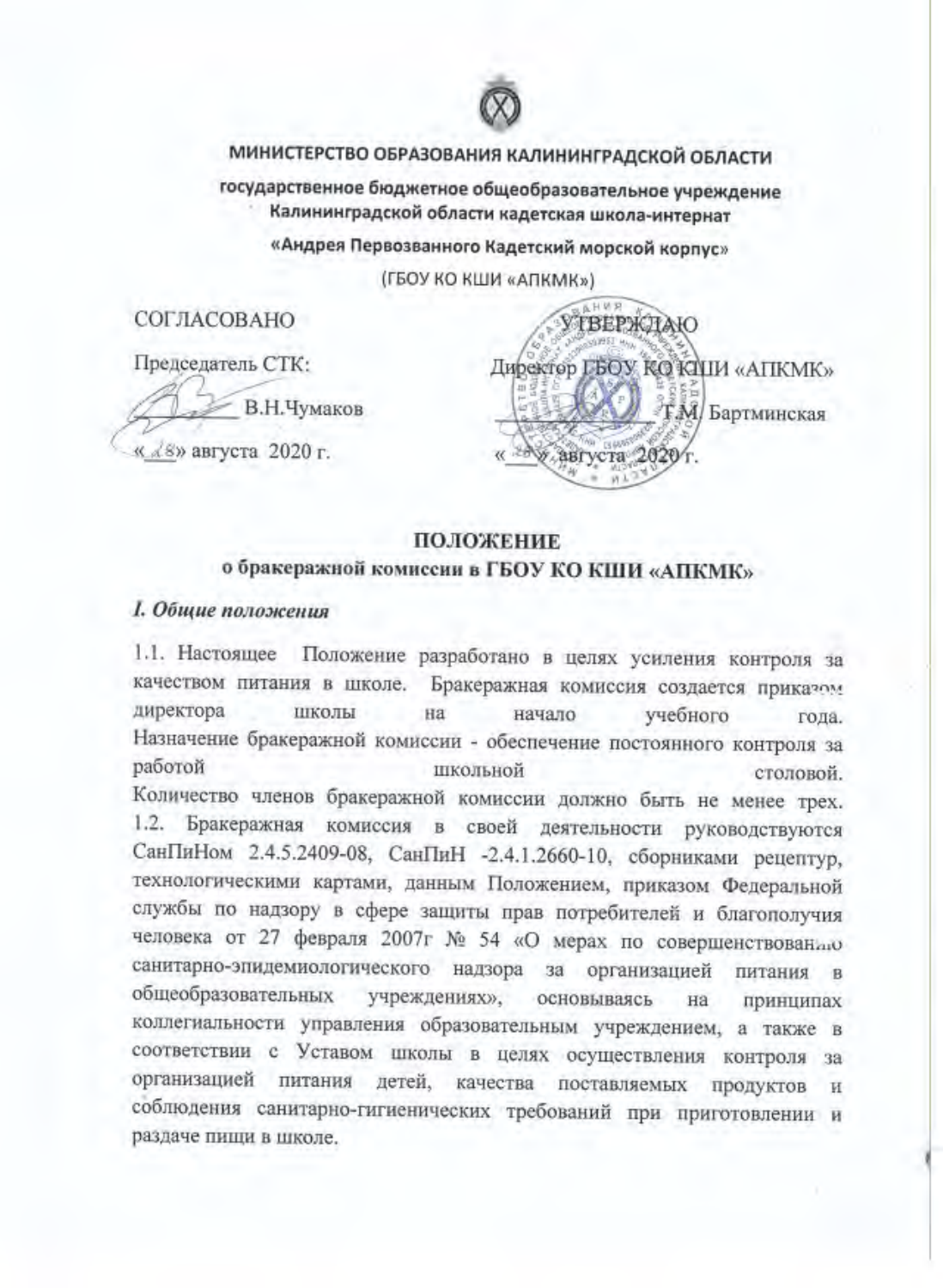## II. Основные задачи

2.1. Предотвращение пищевых отравлений.

2.2. Предотвращение желудочно-кишечных заболеваний.

2.3. Контроль за соблюдением технологии приготовления пищи.

2.4. Контролировать наличие маркировки на посуде.

2.5. Расширение ассортиментного перечня блюд, организация полноценного питания.

2.6. Осуществлять контроль за работой столовой.

2.7. Проверка санитарное состояние пищеблока.

2.8. Контролироль выхода готовой продукции.

## III. Содержание и формы работы

3.1. Бракеражная комиссия в полном составе работает по утвержденному графику, в другое время брокераж готовой продукции проводится медицинским работником (фельдшером), прикрепленным к школе.

3.2. Бракеражный контроль проводится органолептическим методом.

3.3. Бракераж пищи проводится до начала отпуска каждой вновь приготовленной партии. При проведении бракеража руководствоваться требованиями на полуфабрикаты, готовые блюда и кулинарные изделия. 3.4. Снятие бракеражной пробы осуществляется за 30 минут до начала раздачи готовой пищи.

3.5. Бракеражную пробу берут из общего котла, предварительно перемешав тщательно пищу в котле.

3.6. Оценка «Пища к раздаче допущена» дается в том случае, если не была нарушена технология приготовления пищи, а внешний вид блюда соответствует требованиям. Оценка «Пища к раздаче не допущена» дается в том случае, если при приготовлении пищи нарушалась технология приготовления пищи, что повлекло за собой ухудшение вкусовых качеств и внешнего вида. Такое блюдо снимается с реализации, а материальный ущерб возмещает ответственный за приготовление данного блюда.

3.7. Оценка качества блюд и кулинарных изделий заносится в журнал установленной формы и оформляется подписями членов комиссии или медицинской сестрой.

3.8. Бракеражная комиссия проверяет наличие суточных проб.

#### IV. Управление и структура

4.1. В состав бракеражной комиссии входит не менее трех человек: медицинский работник, работник пищеблока и представитель администрации образовательного учреждения. (Можно привлекать представителей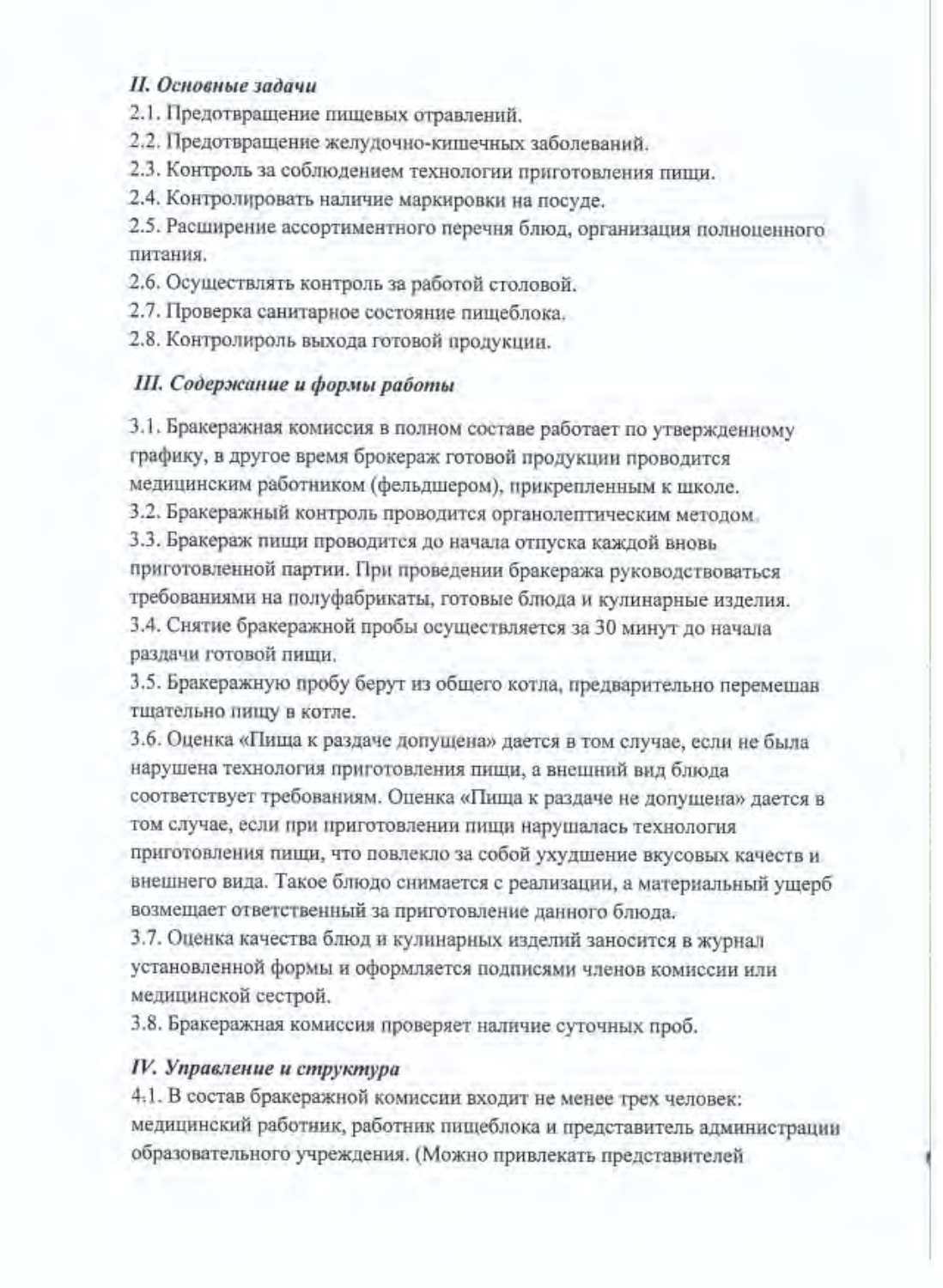родительской общественности, при наличии санитарной одежды, медицинской книжки, знаний критериев оценки качества блюд и не имеющих ограничений по медицинским показаниям

4.2. Лица, проводящие органолептическую оценку пищи должны быть ознакомлены с методикой проведения данного анализа.

### V. Документация бракеражной комиссии

5.1. Результаты бракеражной пробы заносятся в бракеражный журнал установленного образца «Журнал бракеража готовой продукции».

5.2. В бракеражном журнале указывается дата и час изготовления блюда, наименование блюда, время снятия бракеража, результаты органолептической оценки и степени готовности блюда, разрешение к

реализации блюда.

5.3. Бракеражный журнал должен быть пронумерован, прошнурован, скреплен печатью учреждения и хранится у заведующего столовой.

## VI. Методика органолептической оценки пищи

6.1. Органолептическую оценку начинают с внешнего осмотра образцов пищи. Осмотр лучше проводить при дневном свете. Осмотром определяют внешний вид пищи, её цвет.

6.2. Затем определяется запах пищи. Запах определяется при затаённом дыхании. Для обозначения запаха пользуются эпитетами: чистый, свежий, ароматный, пряный, молочнокислый, гнилостный, кормовой, болотный, илистый. Специфический запах обозначается: селёдочный, чесночный, мятный, ванильный, нефтепродуктов и т.д.

6.3. Вкус пищи, как и запах, следует устанавливать при характерной для неё температуре.

6.4. При снятии пробы необходимо выполнять некоторые правила предосторожности: из сырых продуктов пробуются только те, которые применяются в сыром виде; вкусовая проба не проводится в случае обнаружения признаков разложения в виде неприятного запаха, а также в случае подозрения, что данный продукт был причиной пищевого отравления.

#### VII. Органолептическая оценка первых блюд.

7.1. Для органолептического исследования первое блюдо тщательно перемешивается в котле и берётся в небольшом количестве на тарелку. Отмечают внешний вид и цвет блюда, по которым можно судить о соблюдении технологии его приготовления. Следует обращать внимание на качество обработки сырья: тщательность очистки овощей, наличие посторонних примесей и загрязнённости.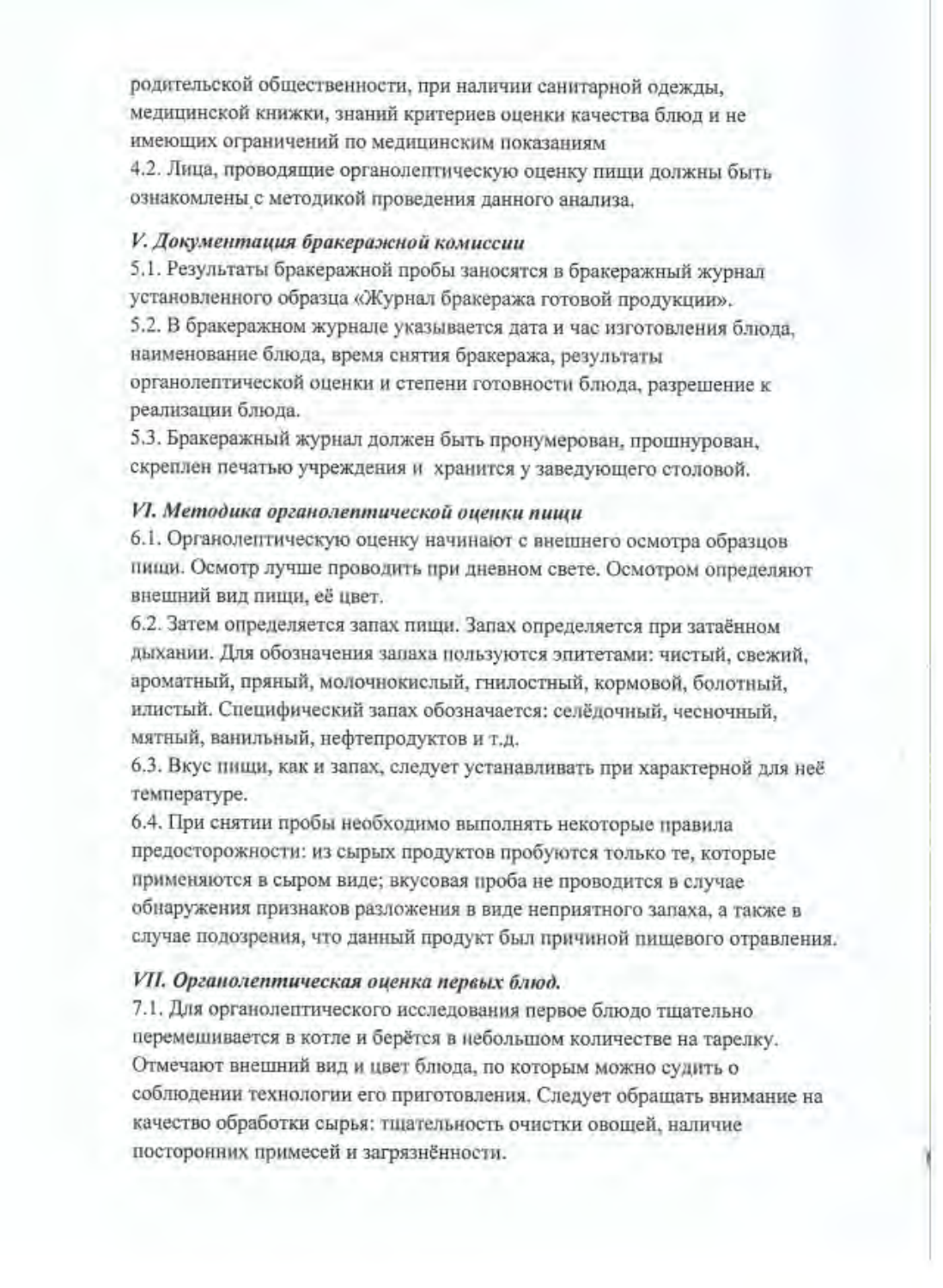7.2. При оценке внешнего вида супов и борщей проверяют форму нарезки овощей и других компонентов, сохранение её в процессе варки (не должно быть помятых, утративших форму, и сильно разваренных овощей и других продуктов).

7.3. При органолептической оценке обращают внимание на прозрачность супов и бульонов, особенно изготавливаемых из мяса и рыбы.

Недоброкачественные мясо и рыба дают мутные бульоны, капли жира имеют мелкодисперсный вид и на поверхности не образуют жирных янтарных плёнок.

7.4. При проверке пюреобразных супов пробу сливают тонкой струйкой из ложки в тарелку, отмечая густоту, однородность консистенции, наличие непротёртых частиц. Суп-пюре должен быть однородным по всей массе, без отслаивания жидкости на его поверхности.

7.5. При определении вкуса и запаха отмечают, обладает ли блюдо присущим ему вкусом, нет ли постороннего привкуса и запаха, наличия горечи, несвойственной свежеприготовленному блюду кислотности, недосолености, пересола. У заправочных и прозрачных супов вначале пробуют жидкую часть, обращая внимание на аромат и вкус. Если первое блюдо заправляется сметаной, то вначале его пробуют без сметаны.

7.6. Не разрешаются блюда с привкусом сырой и подгоревшей муки, с недоваренными или сильно переваренными продуктами, комками заварившейся муки, резкой кислотностью, пересолом и др.

#### VIII. Органолептическая оценка вторых блюд.

8.1. В блюдах, отпускаемых с гарниром и соусом, все составные части оцениваются отдельно. Оценка соусных блюд (гуляш, рагу) даётся общая. 8.2. Мясо птицы должно быть мягким, сочным и легко отделяться от костей. 8.3. При наличии крупяных, мучных или овощных гарниров проверяют также их консистенцию. В рассыпчатых кашах хорошо набухшие зёрна должны отделяться друг от друга. Распределяя кашу тонким слоем на тарелке, проверяют присутствие в ней необрушенных зёрен, посторонних примесей, комков. При оценке консистенции каши её сравнивают с запланированной по меню, что позволяет выявить недовложение.

8.4. Макаронные изделия, если они сварены правильно, должны быть мягкие и легко отделяться друг от друга, не склеиваясь, свисать с ребра вилки или ложки. Биточки и котлеты из круп должны сохранять форму после жарки. 8.5. При оценке овощных гарниров обращают внимание на качество очистки овощей и картофеля, на консистенцию блюд, их внешний вид, цвет. Так, если картофельное пюре разжижено и имеет синеватый оттенок, следует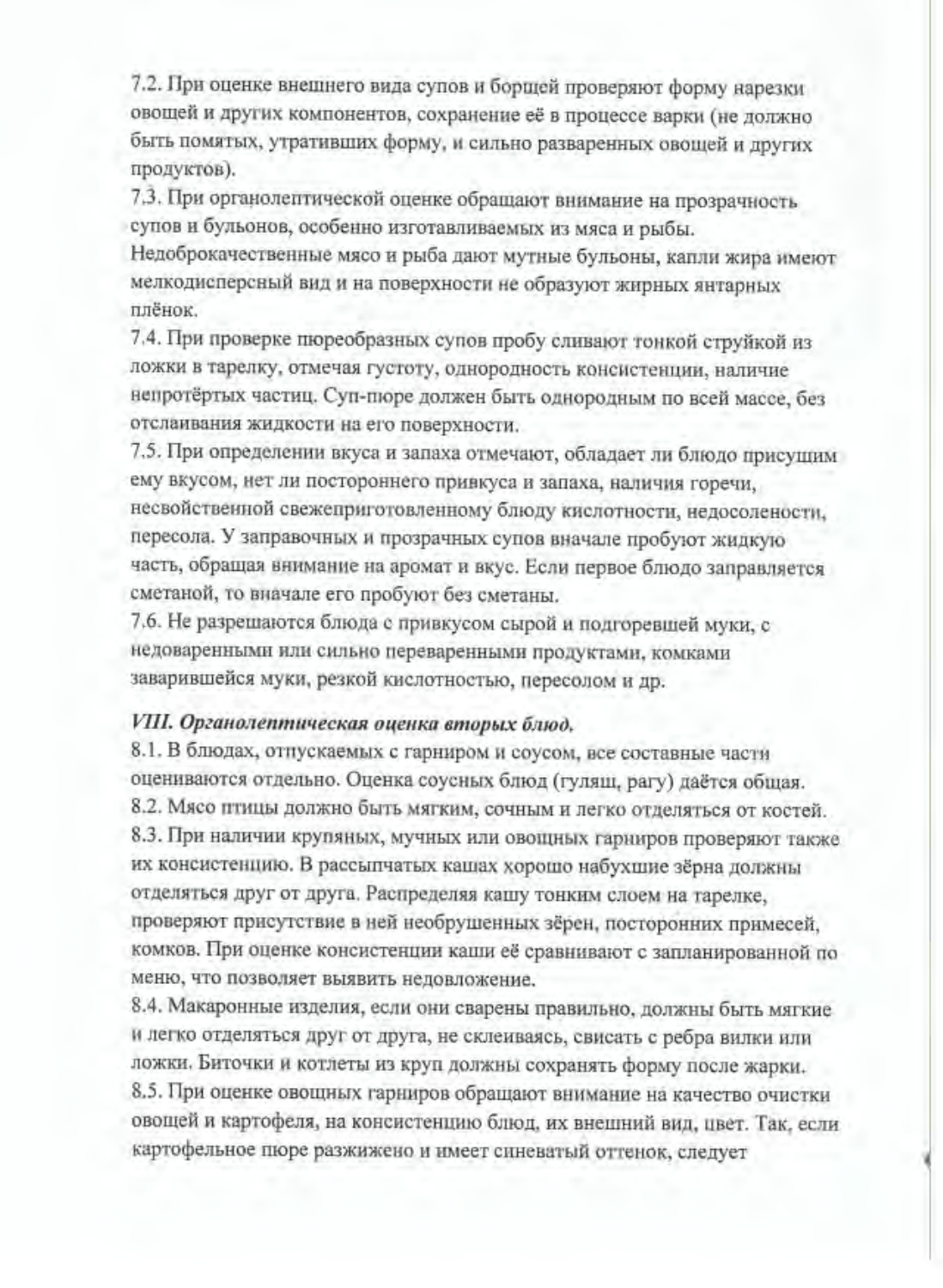поинтересоваться качеством исходного картофеля, процентом отхода, закладкой и выходом, обратить внимание на наличие в рецептуре молока и жира. При подозрении на несоответствии рецептуре - блюдо снимается с реализации.

8.6. Консистенцию соусов определяют, сливая их тонкой струйкой из ложки в тарелку. Если в состав соуса входят пассированные коренья, лук, их отделяют и проверяют состав, форму нарезки, консистенцию. Обязательно обращают внимание на цвет соуса. Если в него входят томат и жир или сметана, то соус должен быть приятного янтарного цвета. Плохо приготовленный соус имеет горьковато-неприятный вкус. Блюдо, политое таким соусом, не вызывает аппетита, снижает вкусовые достоинства пищи, а следовательно, её усвоение.

8.7. При определении вкуса и запаха блюд обращают внимание на наличие специфических запахов. Особенно это важно для рыбы, которая легко приобретает посторонние запахи из окружающей среды. Варёная рыба должна иметь вкус, характерный для данного её вида с хорошо выраженным привкусом овощей и пряностей, а жареная - приятный слегка заметный привкус свежего жира, на котором её жарили. Она должна быть мягкой, сочной, не крошащейся сохраняющей форму нарезки.

8.8. Для определения правильности веса штучных готовых кулинарных изделий и полуфабрикатов одновременно взвешиваются 5 - 10 порций каждого вида, а каш, гарниров и других нештучных блюд и изделий - путем взвешивания порций, взятых при отпуске потребителю. (ОСНОВАНИЕ: Указание Главного государственного санитарного врача по РБ № С - 112 от 20.02.02 г. Приложение к письму Министерства торговли РСФСР от 21 августа 1963 г. № 0848).

#### IX. Содержание и формы работы.

9.1. Бракеражная комиссия проверяет наличие суточных проб.

9.2. Бракеражная комиссия путем взвешивания 5-10 порций определяет фактический выход одной порции. Вес порционных изделий не должен быть меньше должной средней массы (допускаются отклонения +, - 3% от нормы выхода).

9.3. Для проведения бракеража необходимо иметь на пищеблоке весы, пищевой термометр, чистые приборы, питьевую воду, тарелки с указанием веса на обратной стороне (вмещающие как 1 порцию блюда, так и 10 порций), линейку.

9.4. Члены бракеражной комиссии ежедневно приходит на снятие бракеражной пробы за 30 минут до начала раздачи готовой пищи.